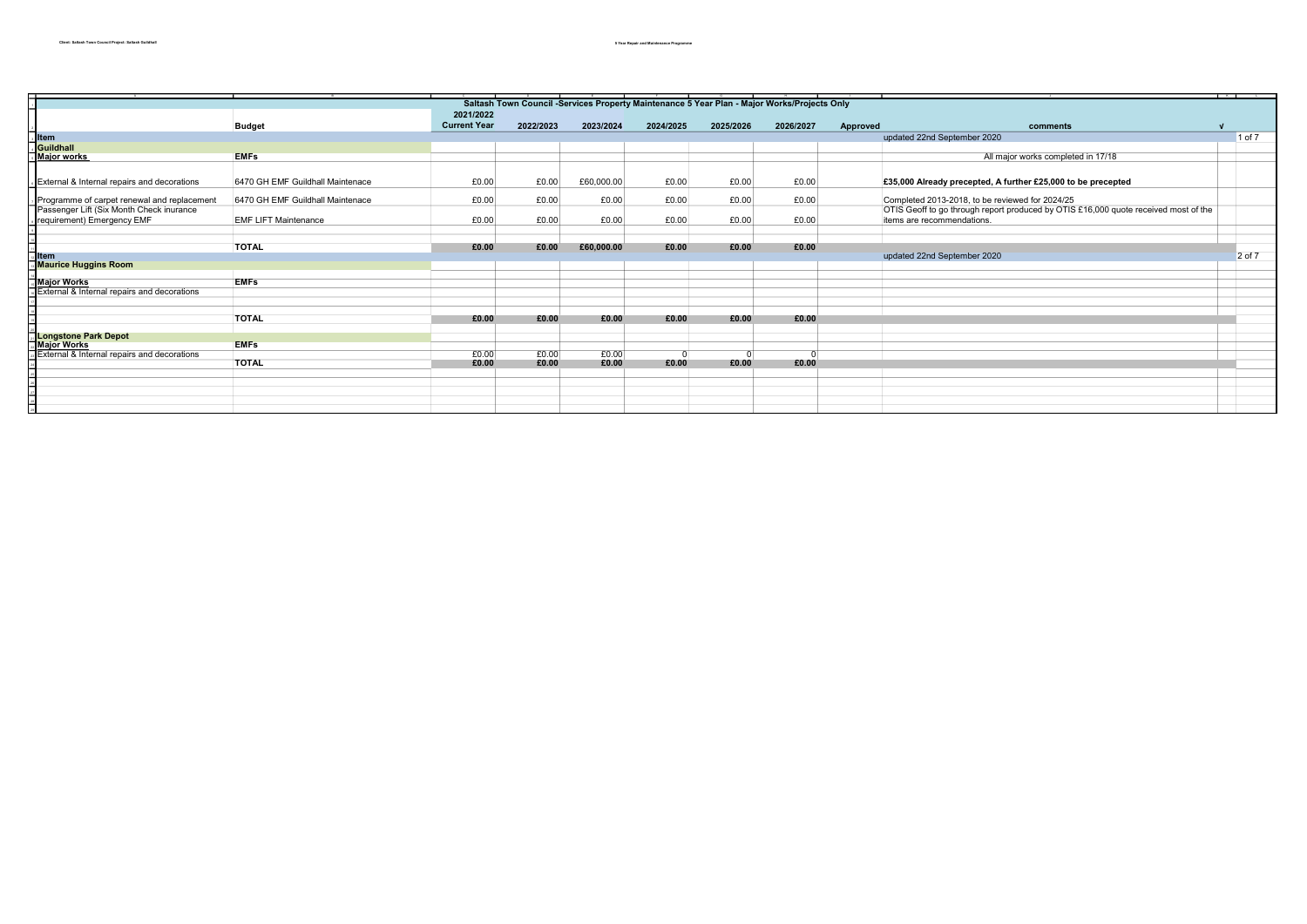|                                                        |                                                  |                     |            |           |           |           |           |                 |                             | K | and the control |
|--------------------------------------------------------|--------------------------------------------------|---------------------|------------|-----------|-----------|-----------|-----------|-----------------|-----------------------------|---|-----------------|
|                                                        |                                                  | 2021/2022           |            |           |           |           |           |                 |                             |   |                 |
|                                                        | <b>Budget</b>                                    | <b>Current Year</b> | 2022/2023  | 2023/2024 | 2024/2025 | 2025/2026 | 2026/2027 | <b>Approved</b> | comments                    |   |                 |
| ltem                                                   |                                                  |                     |            |           |           |           |           |                 | updated 22nd September 2020 |   | $3$ of $7$      |
| Library                                                |                                                  |                     |            |           |           |           |           |                 |                             |   |                 |
|                                                        |                                                  |                     |            |           |           |           |           |                 |                             |   |                 |
| <b>Major Works</b>                                     |                                                  |                     |            |           |           |           |           |                 |                             |   |                 |
| Replace curtain walling and windows including          | Public Works Loan Board & 6971 EMF Library       |                     |            |           |           |           |           |                 |                             |   |                 |
| <b>Mezzanine Windows</b>                               | <b>Property Maintenance</b>                      | £102,300.00         |            |           |           |           |           |                 | Original Estimate £122,000  |   |                 |
|                                                        | Public Works Loan Board & 6971 EMF Library       |                     |            |           |           |           |           |                 |                             |   |                 |
| Refurbishment Works to include:                        | <b>Property Maintenance</b>                      | £103,405.80         |            |           |           |           |           |                 |                             |   |                 |
|                                                        | Public Works Loan Board & 6971 EMF Library       |                     |            |           |           |           |           |                 |                             |   |                 |
| Professional Fees for the above                        | Property Maintenance                             | 14399.41            |            |           |           |           |           |                 |                             |   |                 |
|                                                        | Public Works Loan Board & 6971 EMF Library       |                     |            |           |           |           |           |                 |                             |   |                 |
| <b>Other Costs</b>                                     | <b>Property Maintenance</b>                      | 231                 |            |           |           |           |           |                 |                             |   |                 |
|                                                        | Public Works Loan Board & 6971 EMF Library       |                     |            |           |           |           |           |                 |                             |   |                 |
| Renew housings to extraction units                     | <b>Property Maintenance</b>                      | incl                |            |           |           |           |           |                 |                             |   |                 |
|                                                        | Public Works Loan Board & 6971 EMF Library       |                     |            |           |           |           |           |                 |                             |   |                 |
| Repairs to rainwater goods                             | <b>Property Maintenance</b>                      | incl                |            |           |           |           |           |                 |                             |   |                 |
|                                                        | Public Works Loan Board & 6971 EMF Library       |                     |            |           |           |           |           |                 |                             |   |                 |
| Planting areas to west elevation                       | <b>Property Maintenance</b>                      | incl                |            |           |           |           |           |                 | Original Estimate £2500     |   |                 |
|                                                        | Public Works Loan Board & 6971 EMF Library       |                     |            |           |           |           |           |                 |                             |   |                 |
| Additional office Space and staff toilet               | <b>Property Maintenance</b>                      | incl                |            |           |           |           |           |                 | Original Estimate £34950    |   |                 |
| Internal and External decorations (making good         | Public Works Loan Board & 6971 EMF Library       |                     |            |           |           |           |           |                 |                             |   |                 |
| from replacement of curtain walling)                   | <b>Property Maintenance</b>                      | incl                |            |           |           |           |           |                 | Original Estimate £5000     |   |                 |
|                                                        | Public Works Loan Board & 69/1 EMF Library       |                     |            |           |           |           |           |                 |                             |   |                 |
| Café Area                                              | <b>Property Maintenance</b>                      | incl                |            |           |           |           |           |                 | Original Estimate £12000    |   |                 |
|                                                        | Public Works Loan Board & 6971 EMF Library       |                     |            |           |           |           |           |                 |                             |   |                 |
| Mechanical Extract Fan to Kitchen and Toilets          | <b>Property Maintenance</b>                      | incl                |            |           |           |           |           |                 | Original Estimate £1500     |   |                 |
|                                                        | Public Works Loan Board & 6971 EMF Library       |                     |            |           |           |           |           |                 |                             |   |                 |
| Public disabled toilet                                 | <b>Property Maintenance</b>                      | incl                |            |           |           |           |           |                 | Original Estimate £8000     |   |                 |
| Refurbishment Works Shortfall Increase in              |                                                  |                     |            |           |           |           |           |                 |                             |   |                 |
| Materials                                              | 6971 LI EMF Saltash Library Property Maintenance |                     | £20,574.00 |           |           |           |           |                 |                             |   |                 |
|                                                        | <b>TOTAL</b>                                     | £220,336,21         | £20,574.00 | £0.00     | £0.00     | £0.00     | £0.00     |                 |                             |   |                 |
|                                                        |                                                  |                     |            |           |           |           |           |                 |                             |   |                 |
|                                                        |                                                  |                     |            |           |           |           |           |                 |                             |   |                 |
|                                                        |                                                  |                     |            |           |           |           |           |                 |                             |   |                 |
|                                                        |                                                  |                     |            |           |           |           |           |                 |                             |   |                 |
| <b>Station</b>                                         |                                                  |                     |            |           |           |           |           |                 |                             |   |                 |
| <b>Major works</b>                                     | <b>EMFs</b>                                      |                     |            |           |           |           |           |                 |                             |   |                 |
| <b>External &amp; Internal repairs and decorations</b> |                                                  | £0.00               | £0.00      | £0.00     | £0.00     | £0.00     | £0.00     |                 |                             |   |                 |
|                                                        |                                                  |                     |            |           |           |           |           |                 |                             |   |                 |